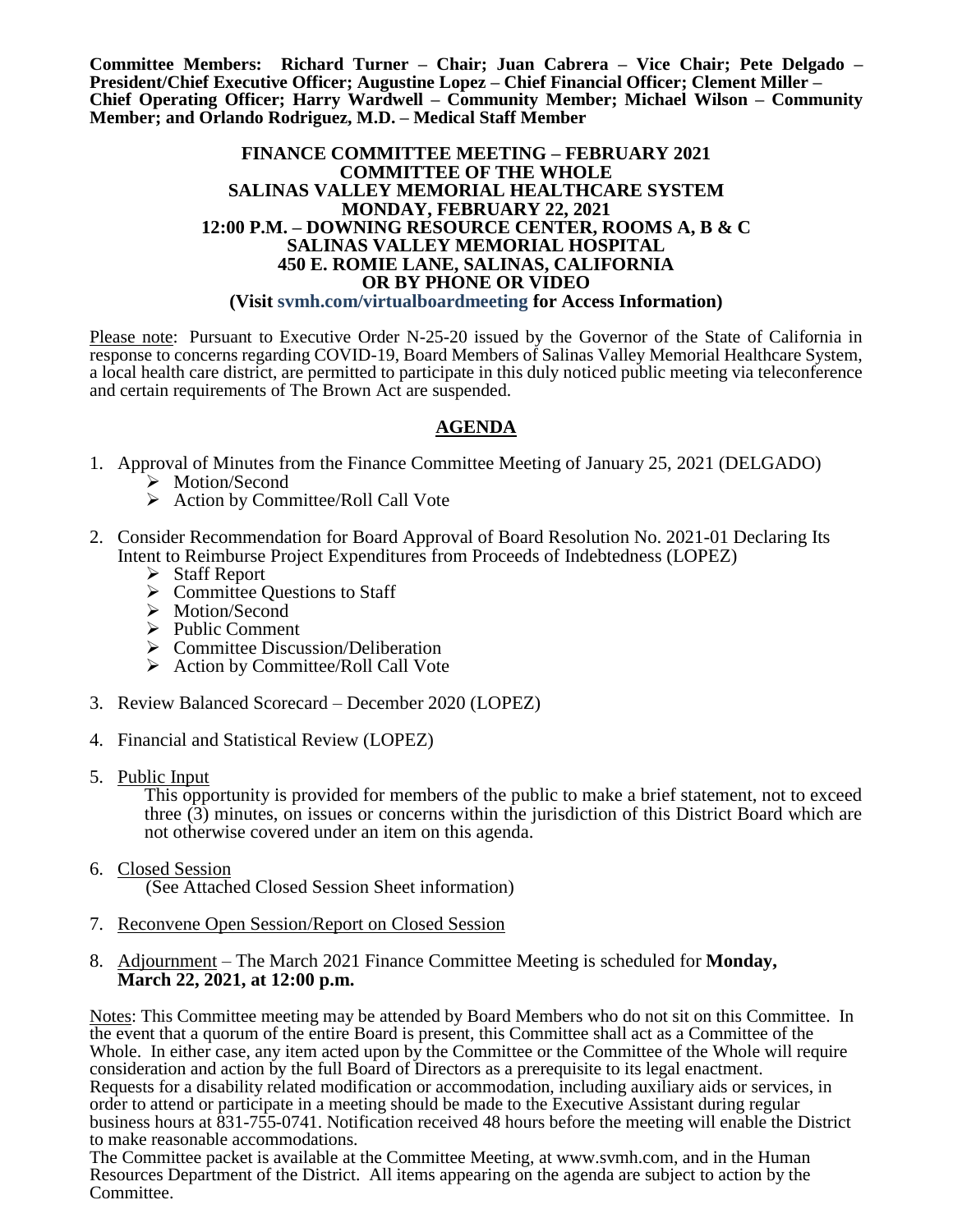### **FINANCE COMMITTEE MEETING OF THE BOARD OF DIRECTORS – COMMITTEE OF THE WHOLE**

### **AGENDA FOR CLOSED SESSION**

Pursuant to California Government Code Section 54954.2 and 54954.5, the board agenda may describe closed session agenda items as provided below. No legislative body or elected official shall be in violation of Section 54954.2 or 54956 if the closed session items are described in substantial compliance with Section 54954.5 of the Government Code.

## **CLOSED SESSION AGENDA ITEMS**

### **[ ] LICENSE/PERMIT DETERMINATION** (Government Code §54956.7)

**Applicant(s)**: (Specify number of applicants)

### **[ ] CONFERENCE WITH REAL PROPERTY NEGOTIATORS** (Government Code §54956.8)

**Property:** (Specify street address, or if no street address, the parcel number or other unique reference, of the real property under negotiation):

**Agency negotiator:** (Specify names of negotiators attending the closed session):

**Negotiating parties**: (Specify name of party (not agent): **Under negotiation:** (Specify whether instruction to negotiator will concern price, terms of payment, or both):

### **[ ] CONFERENCE WITH LEGAL COUNSEL-EXISTING LITIGATION** (Government Code §54956.9(d)(1))

**Name of case:** (Specify by reference to claimant's name, names of parties, case or claim numbers):

, or

**Case name unspecified:** (Specify whether disclosure would jeopardize service of process or existing settlement negotiations):<br>
<u>
and</u> **Example 2**<br> **Example 2**<br> **Example 2**<br> **Example 2**<br> **Example 2**<br> **EXAMPLE 2**<br> **EXAMPLE 2**<br> **EXAMPLE 2**<br> **EXAMPLE 2**<br> **EXAMPLE 2** 

### **[ ] CONFERENCE WITH LEGAL COUNSEL-ANTICIPATED LITIGATION** (Government Code §54956.9)

Significant exposure to litigation pursuant to Section 54956.9(d)(2) or (3) (Number of potential cases):

Additional information required pursuant to Section 54956.9(e):

Initiation of litigation pursuant to Section 54956.9(d)(4) (Number of potential cases):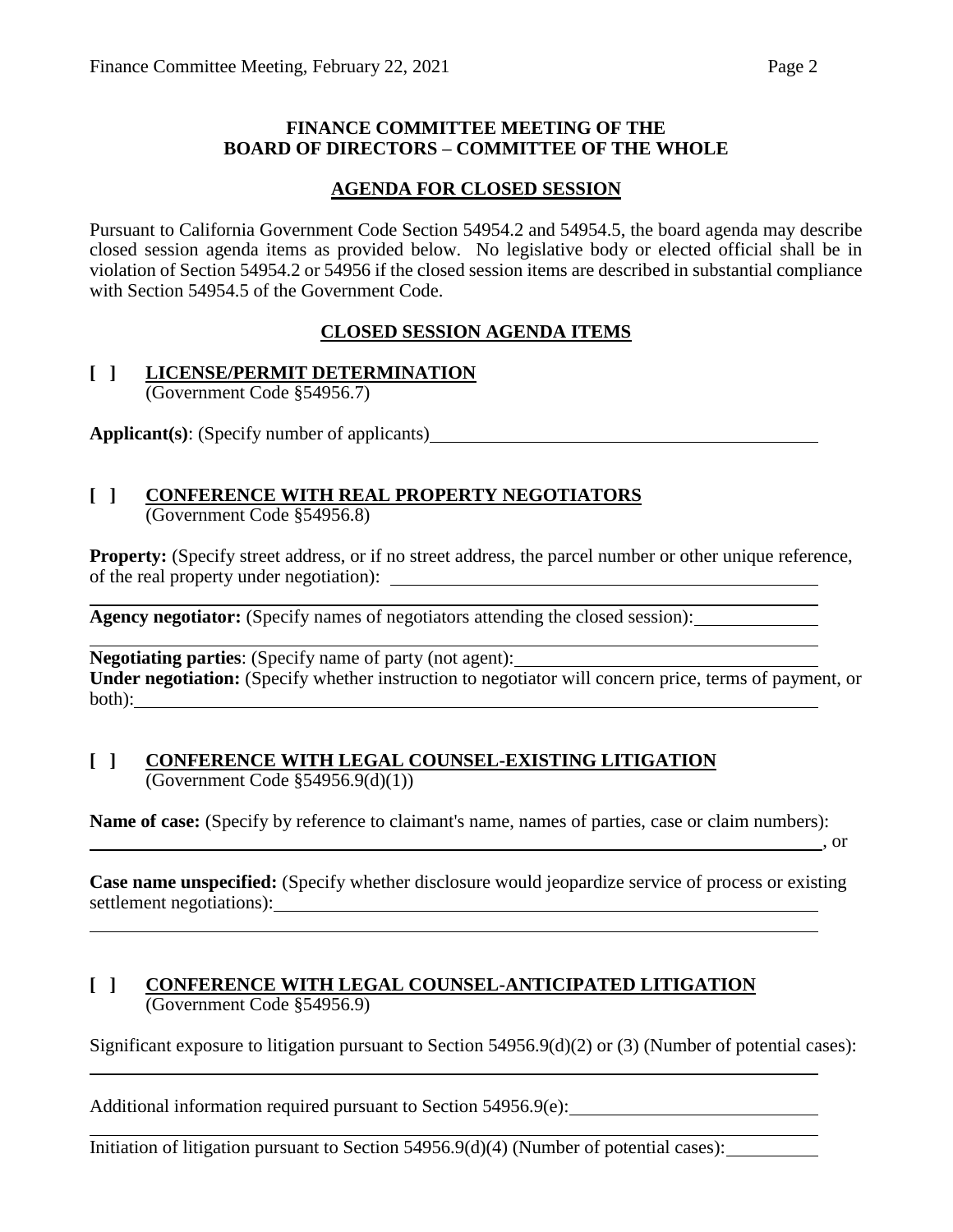### **[ ] LIABILITY CLAIMS** (Government Code §54956.95)

**Claimant:** (Specify name unless unspecified pursuant to Section 54961):

**Agency claimed against**: (Specify name):

# **[ ] THREAT TO PUBLIC SERVICES OR FACILITIES**

(Government Code §54957)

**Consultation with**: (Specify name of law enforcement agency and title of officer):

# **[ ] PUBLIC EMPLOYEE APPOINTMENT**

(Government Code §54957)

**Title**: (Specify description of position to be filled):

# **[ ] PUBLIC EMPLOYMENT**

(Government Code §54957)

**Title:** (Specify description of position to be filled):

### **[ ] PUBLIC EMPLOYEE PERFORMANCE EVALUATION** (Government Code §54957)

**Title:** (Specify position title of employee being reviewed):

### **[ ] PUBLIC EMPLOYEE DISCIPLINE/DISMISSAL/RELEASE** (Government Code §54957)

(No additional information is required in connection with a closed session to consider discipline, dismissal, or release of a public employee. Discipline includes potential reduction of compensation.)

### **[ ] CONFERENCE WITH LABOR NEGOTIATOR** (Government Code §54957.6)

**Agency designated representative:** (Specify name of designated representatives attending the closed session):

**Employee organization**: (Specify name of organization representing employee or employees in question): such a set of the contract of the contract of the contract of the contract of the contract of the contract of the contract of the contract of the contract of the contract of the contract of the contract of the c